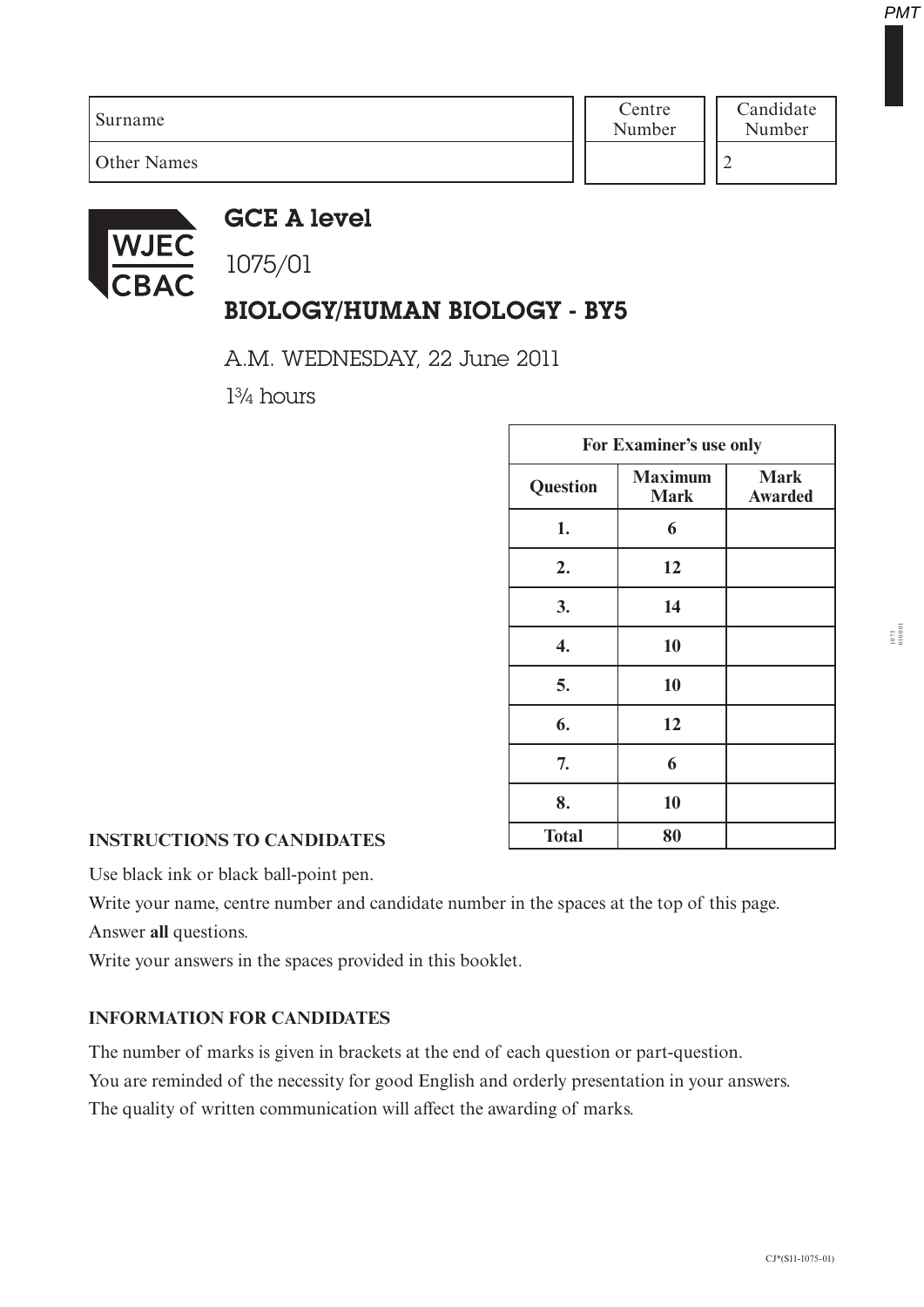|    |                  |       | 2                                                                                                     | Examiner<br>only |
|----|------------------|-------|-------------------------------------------------------------------------------------------------------|------------------|
| 1. |                  |       | State the term which applies to the following ecological definitions.                                 |                  |
|    | $\left(a\right)$ | (i)   | The recolonisation by living organisms of a woodland following its destruction by<br>fire.<br>$[1]$   |                  |
|    |                  | (ii)  | The first organisms which colonise a bare rock surface.<br>$[1]$                                      |                  |
|    |                  | (iii) | The stable stage of a succession which undergoes no further change.<br>$[1]$                          |                  |
|    |                  | (iv)  | The different stages in a succession.<br>$[1]$                                                        |                  |
|    | (b)              | (i)   | The rate at which products such as glucose are produced by a plant.<br>$[1]$                          |                  |
|    |                  | (i)   | A diagram to represent the quantity of energy passing from one trophic level to<br>the next.<br>$[1]$ |                  |
|    |                  |       | (Total 6 marks)                                                                                       |                  |

**2.** *(a)* Complete the table to show **four** differences between insect and wind pollinated plants. [4]

| Insect pollinated | Wind pollinated |
|-------------------|-----------------|
|                   |                 |
|                   |                 |
|                   |                 |
|                   |                 |
|                   |                 |
|                   |                 |
|                   |                 |
|                   |                 |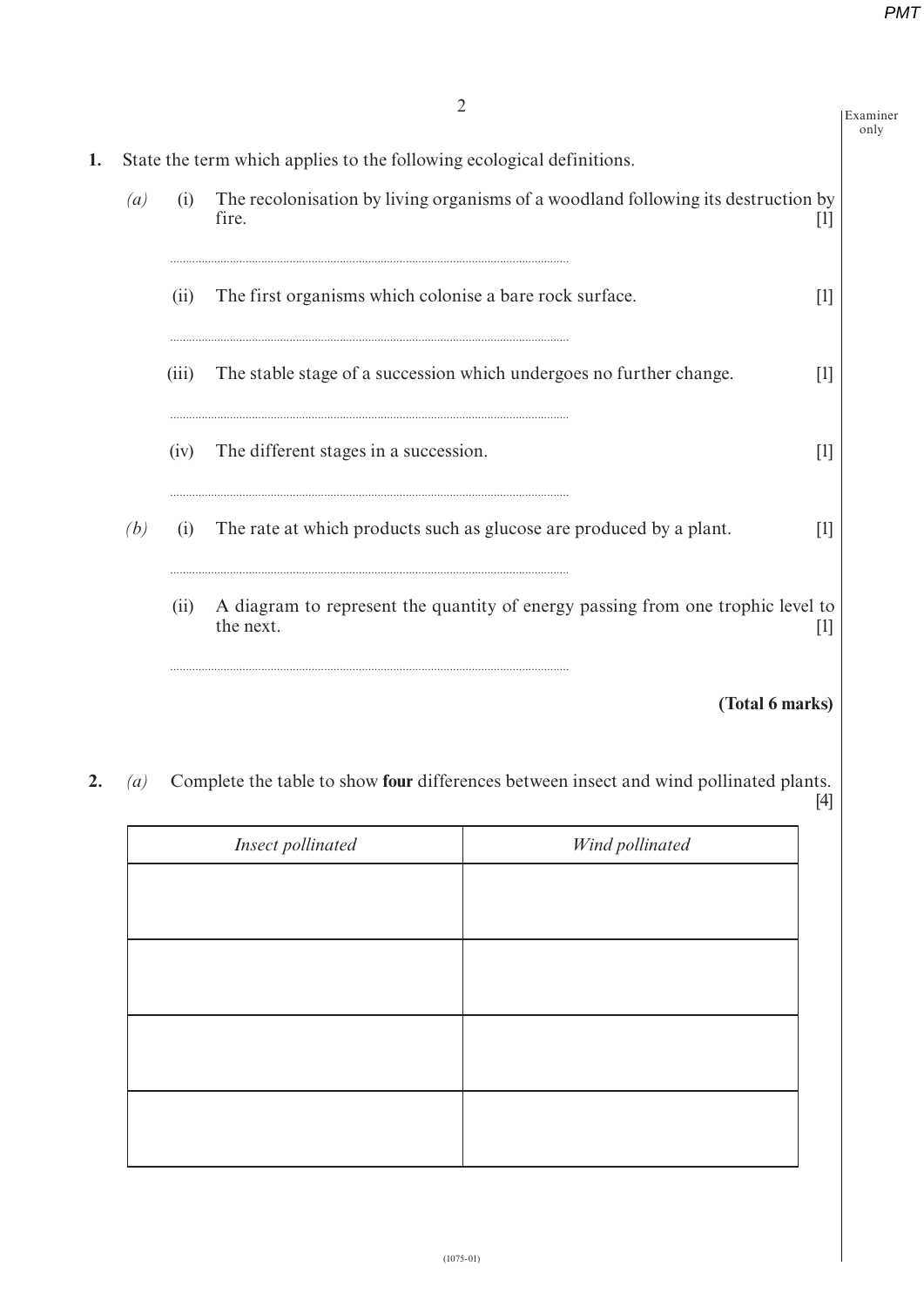3 Examiner *(b)* Some flowers can self pollinate. What is the main **disadvantage** of self pollination? [1] *(c)* State how the production of pollen grains has enabled flowering plants to adapt to terrestrial life. [3] *(d)* On the following diagram of a broad bean pod (drawn in section), show which parts of the flower have developed into the labelled structures. [4] h Av Fruit from **...................................................................................** Embryo plant from **..............................................................** Testa from **...................................................................................** Seed from **....................................................................................**

**(Total 12 marks)**

1075 010003

only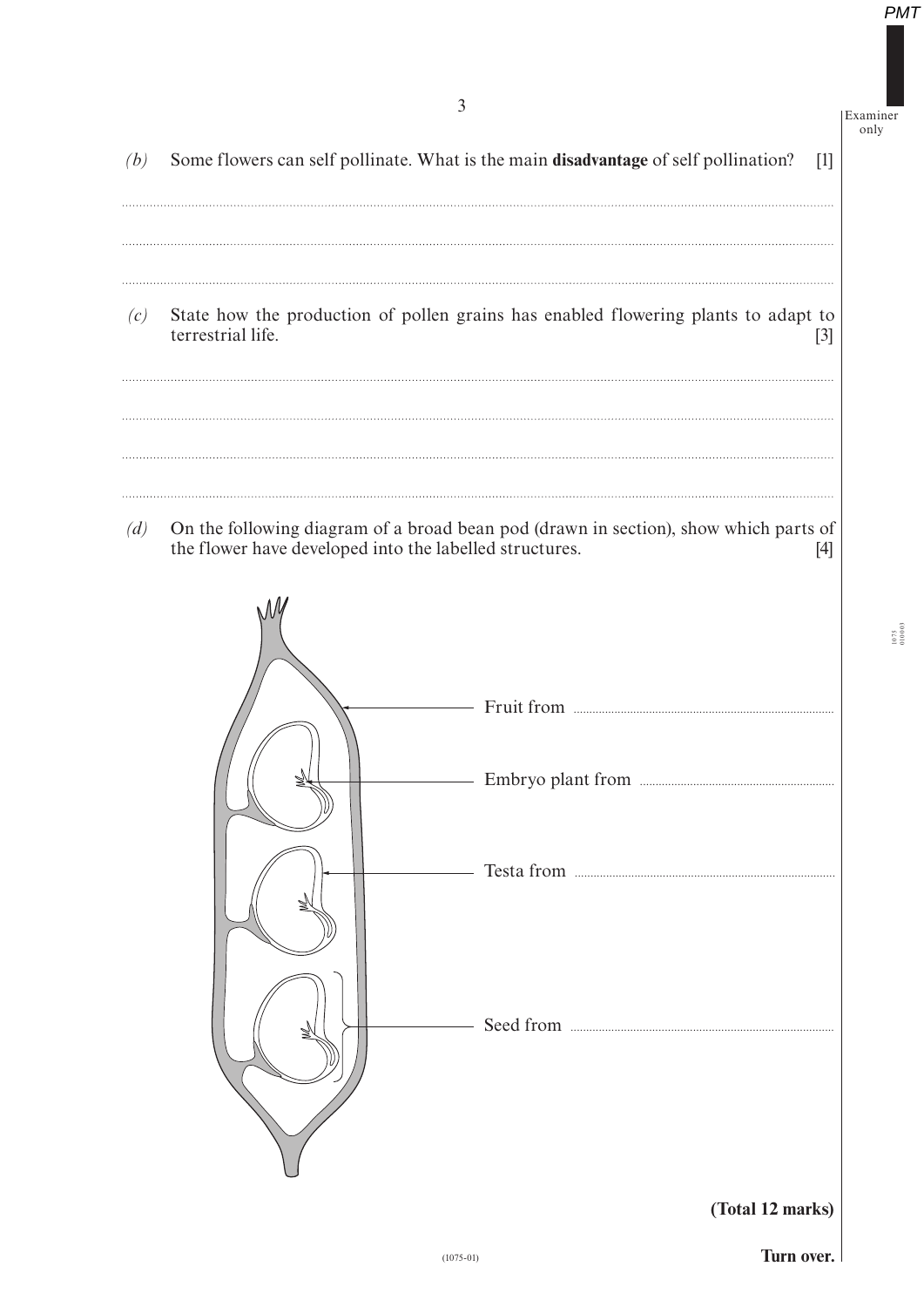only

**3.** *(a)* Cattle can have coats which are white, red or an even distribution of white and red hair (Roan). Roan is caused by incomplete dominance between the alleles for red and white hair (heterozygous condition).

 Cattle can have horns or be hornless. Horns are a result of a double recessive allele and hornless is caused by a dominant allele.

The genetic diagram shows the cross between a hornless white animal with a horned red animal.

| parental phenotype:  | hornless white | $\times$      | horned red |
|----------------------|----------------|---------------|------------|
| parental genotype:   | <b>HH WW</b>   |               | hh RR      |
| genotype gametes:    | <b>HW</b>      |               | h R        |
| genotype offspring:  |                | Hh W R        |            |
| phenotype offspring: |                | hornless roan |            |

(i) The offspring were then bred together. Complete the Punnett square to show the possible genotypes of the offspring.

| Gametes |  |  |
|---------|--|--|
|         |  |  |
|         |  |  |
|         |  |  |
|         |  |  |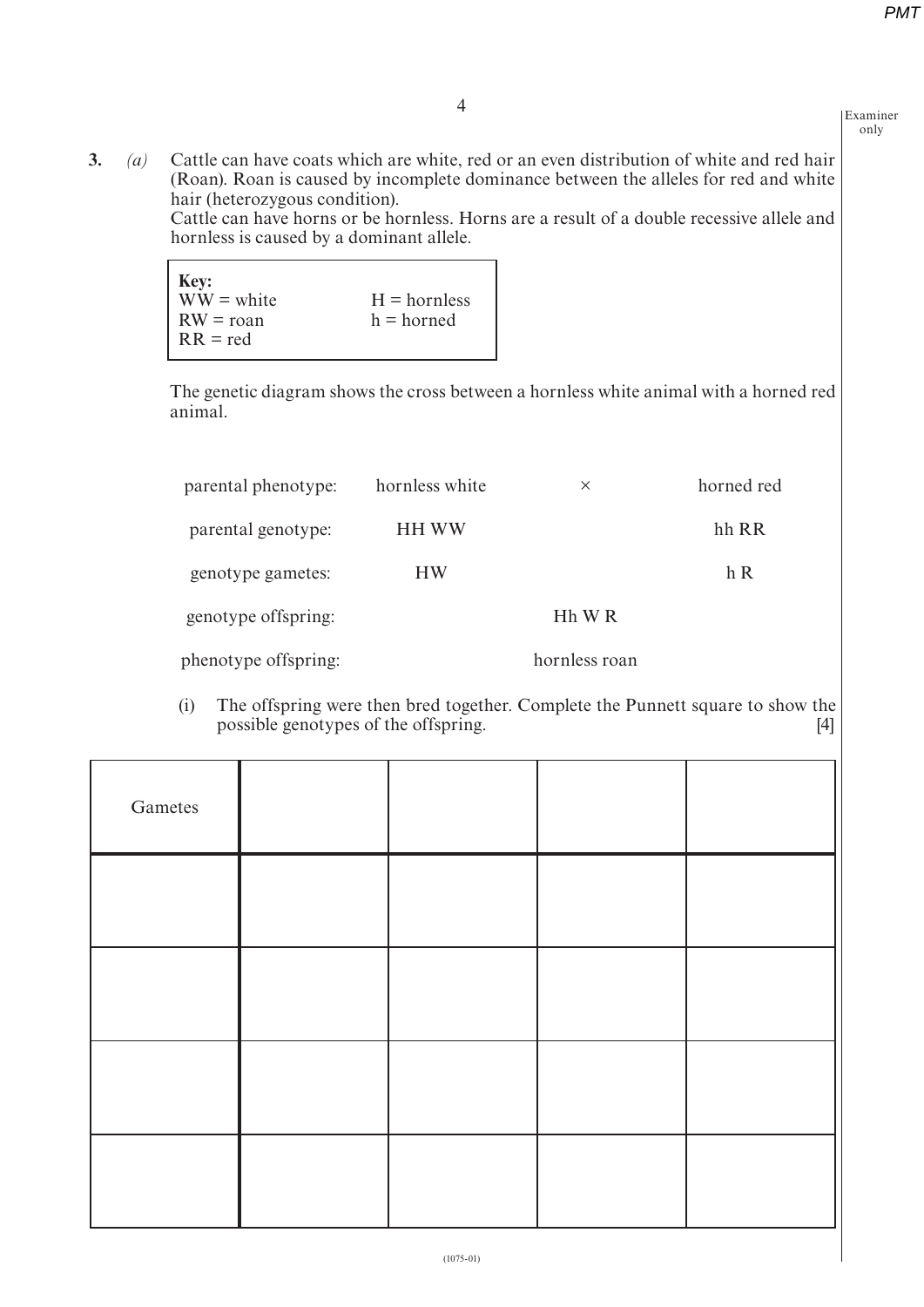only

(ii) Complete the following table to show the different phenotypes you would expect and the ratio. [6] and the ratio.

| Phenotype | Ratio |
|-----------|-------|
|           |       |
|           |       |
|           |       |
|           |       |
|           |       |
|           |       |

*(b)* The ancestors of modern cattle originated in the tropics. These animals evolved light coats and darkly pigmented skin by natural selection to adapt them to high solar radiation. Explain what is meant by the phrase 'evolved light coats and darkly pigmented skin by natural selection'.



**(Total 14 marks)**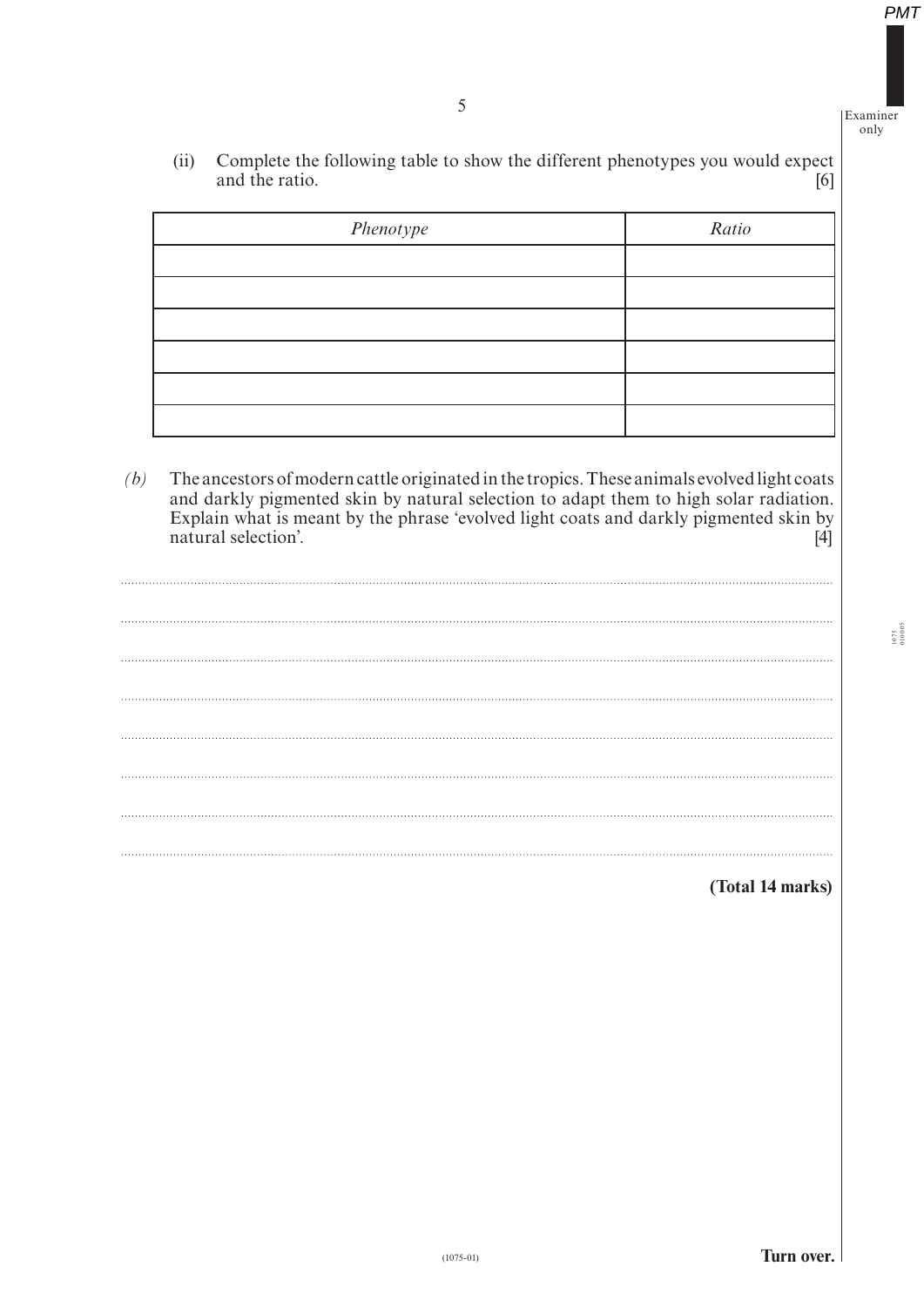**4.** The map shows the world distribution of different members of the canine (dog) family and the grid following shows if mating between different members of the canine family results in fertile offspring.

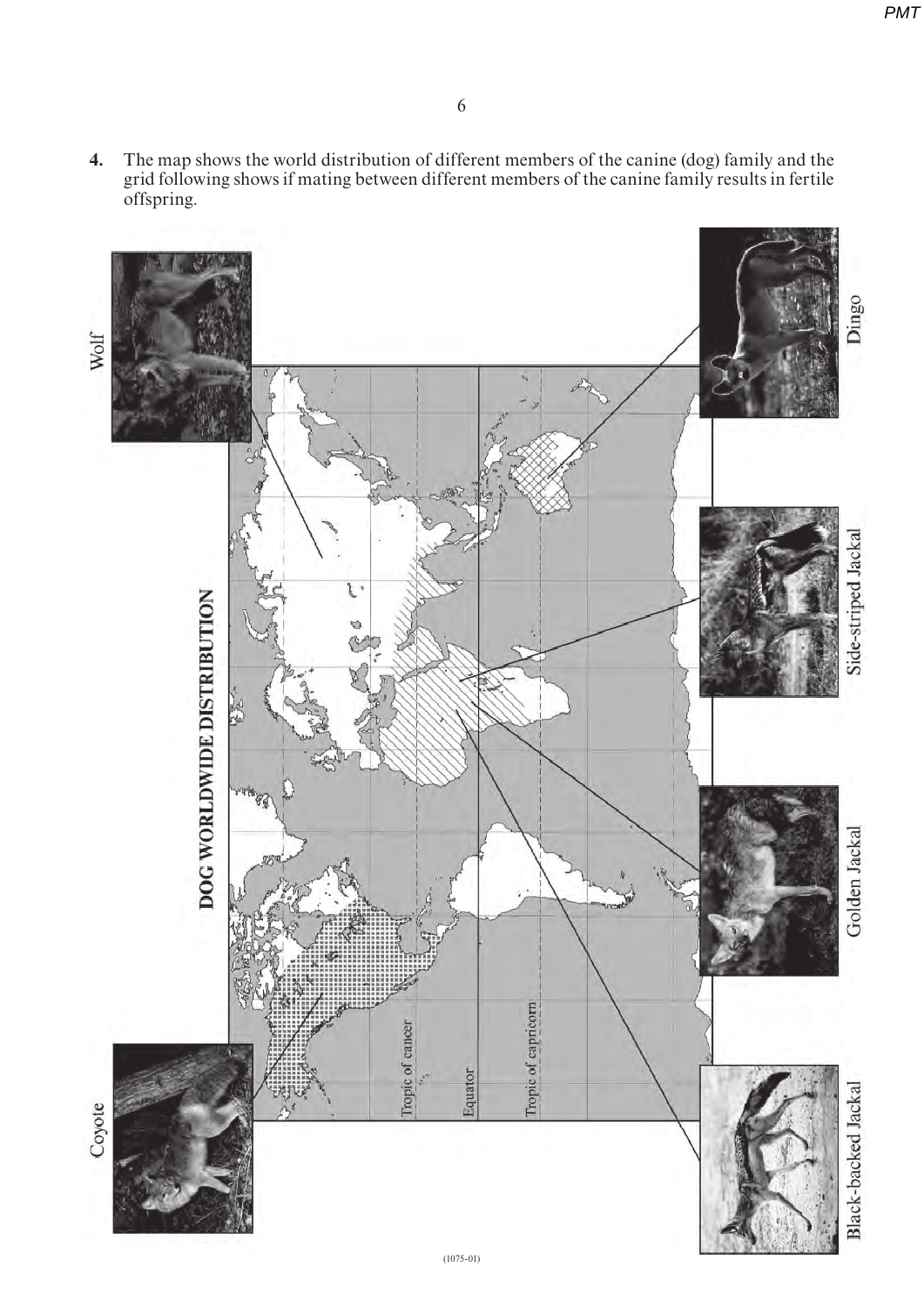only

|                            | dog          | wolf                     | dingo        | coyote       | golden<br>jackal | black-<br>backed<br>jackal | side-<br>striped<br>jackal |  |
|----------------------------|--------------|--------------------------|--------------|--------------|------------------|----------------------------|----------------------------|--|
| dog                        | $\checkmark$ | $\checkmark$             | $\checkmark$ | $\checkmark$ | $\checkmark$     | $\times$                   | $\times$                   |  |
| wolf                       | $\checkmark$ | $\checkmark$             | $\checkmark$ | $\checkmark$ | $\checkmark$     | $\times$                   | $\times$                   |  |
| dingo                      | $\checkmark$ | $\checkmark$             | $\checkmark$ | $\checkmark$ | $\checkmark$     | $\times$                   | $\times$                   |  |
| coyote                     | $\checkmark$ | $\checkmark$             | $\checkmark$ | $\checkmark$ | $\checkmark$     | $\times$                   | $\times$                   |  |
| golden<br>jackal           | $\checkmark$ | $\overline{\mathcal{J}}$ | $\checkmark$ | $\checkmark$ | $\checkmark$     | $\times$                   | $\times$                   |  |
| black-<br>backed<br>jackal | $\times$     | $\times$                 | $\times$     | $\times$     | $\times$         | $\checkmark$               | $\times$                   |  |
| side-<br>striped<br>jackal | $\times$     | $\times$                 | $\times$     | $\times$     | $\times$         | $\times$                   |                            |  |

**Key:** Fertile offspring  $=$  √ Infertile offspring  $=$   $\times$ 

> *(a)* Using the data, state which members of the canine family are the same species as the dog. Give a reason for your answer. [2]

*(b)* Suggest **two** *other* pieces of evidence which would confirm that they were members of the same species. [2]

1075 010007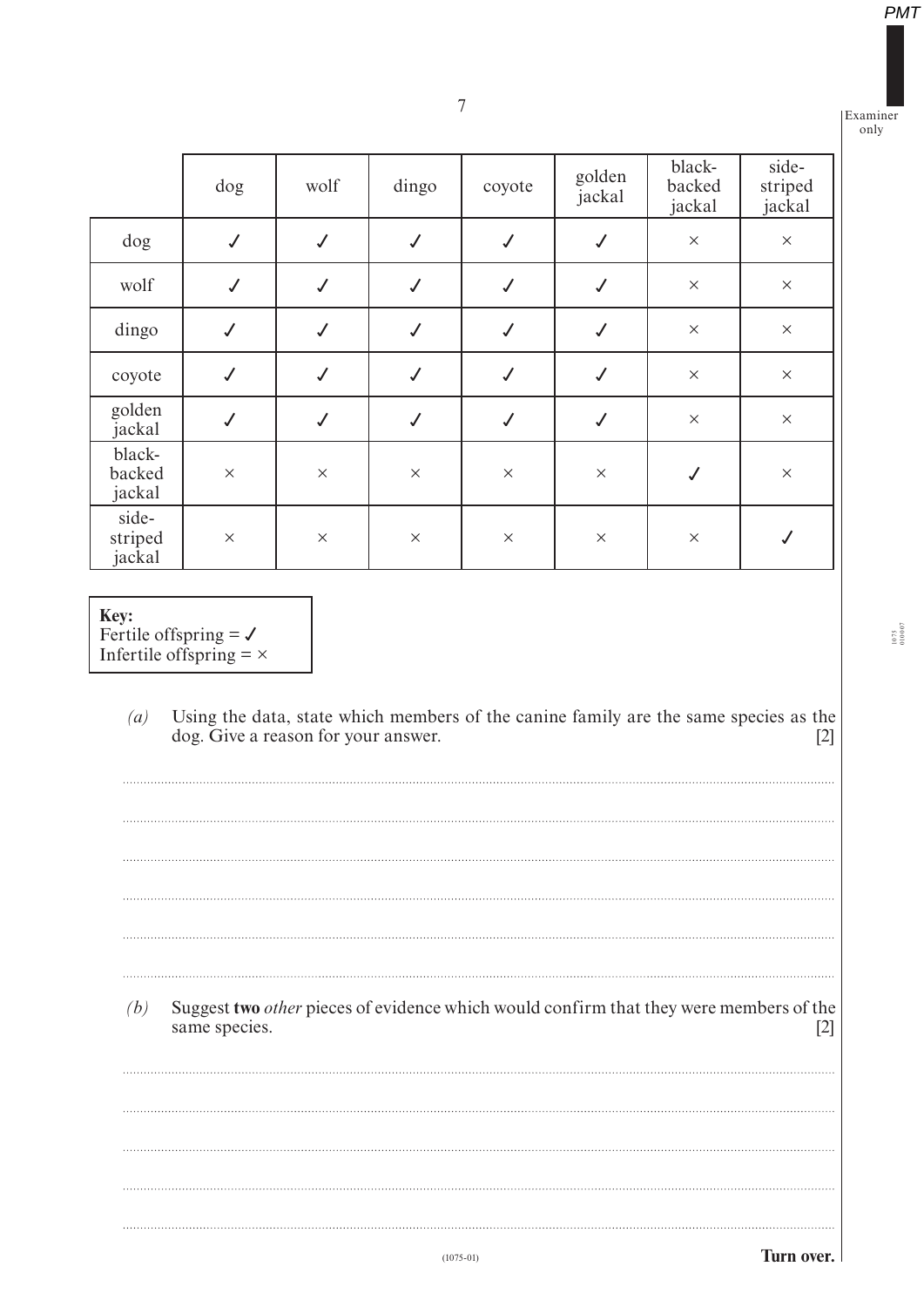|     |      | 8                                                                                                                                                                                                                                                                  | Examiner<br>only |
|-----|------|--------------------------------------------------------------------------------------------------------------------------------------------------------------------------------------------------------------------------------------------------------------------|------------------|
| (c) | (i)  | Use the map to suggest which species are likely to have been produced by sympatric<br>speciation.<br>Ш                                                                                                                                                             |                  |
|     | (ii) | Suggest a possible isolating mechanism.<br>$[1]$                                                                                                                                                                                                                   |                  |
|     |      |                                                                                                                                                                                                                                                                    |                  |
| (d) |      | The chromosome number of the dog is 2n 78 and the European Red Fox is 2n 38. Rare<br>cases of mating between dogs and foxes have been recorded (resulting in an animal<br>called a dox) but the offspring are all sterile. Give reasons for this sterility.<br>[4] |                  |
|     |      |                                                                                                                                                                                                                                                                    |                  |
|     |      |                                                                                                                                                                                                                                                                    |                  |
|     |      |                                                                                                                                                                                                                                                                    |                  |
|     |      |                                                                                                                                                                                                                                                                    |                  |

#### **(Total 10 marks)**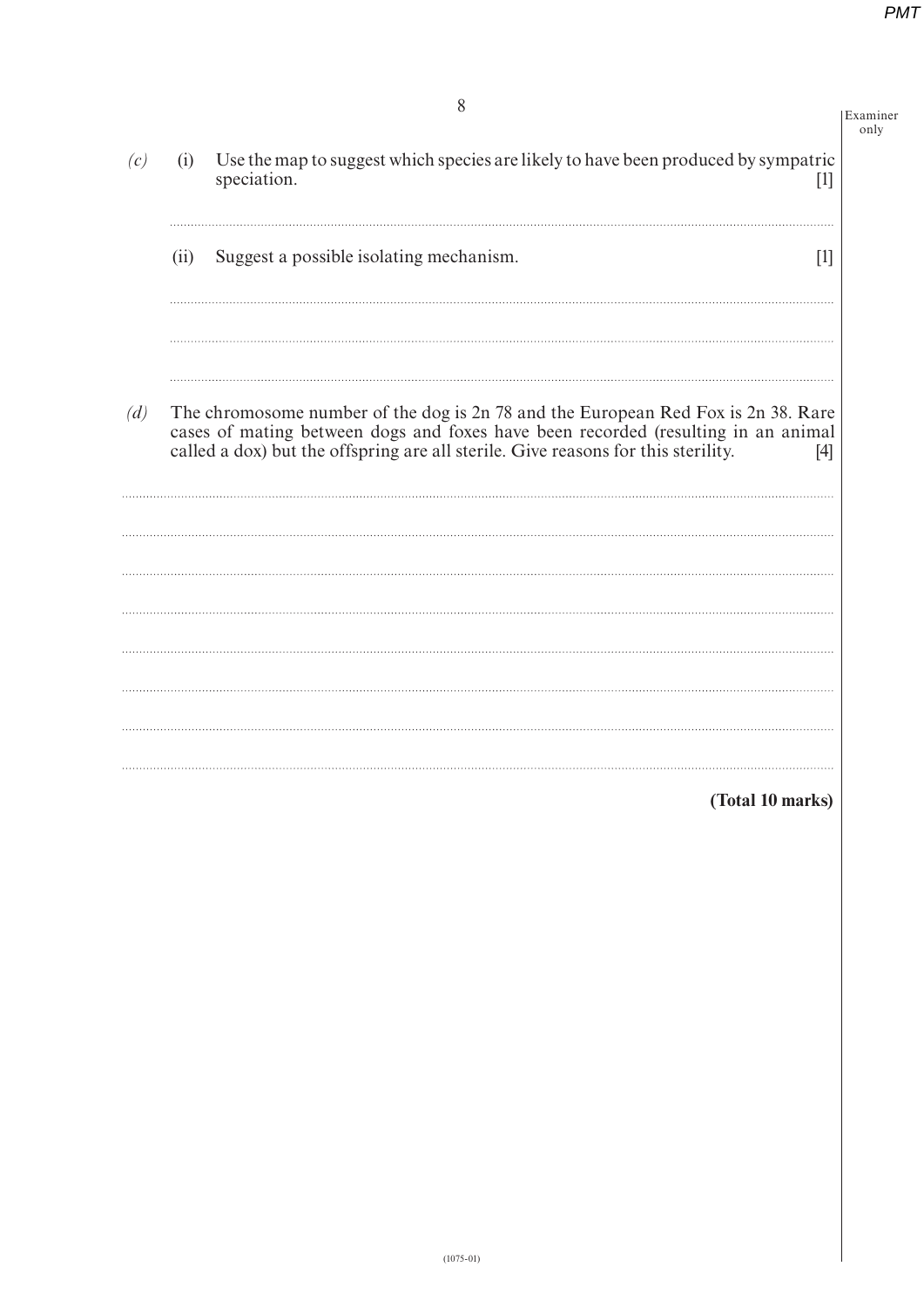

1075 010009

# **BLANK PAGE**

9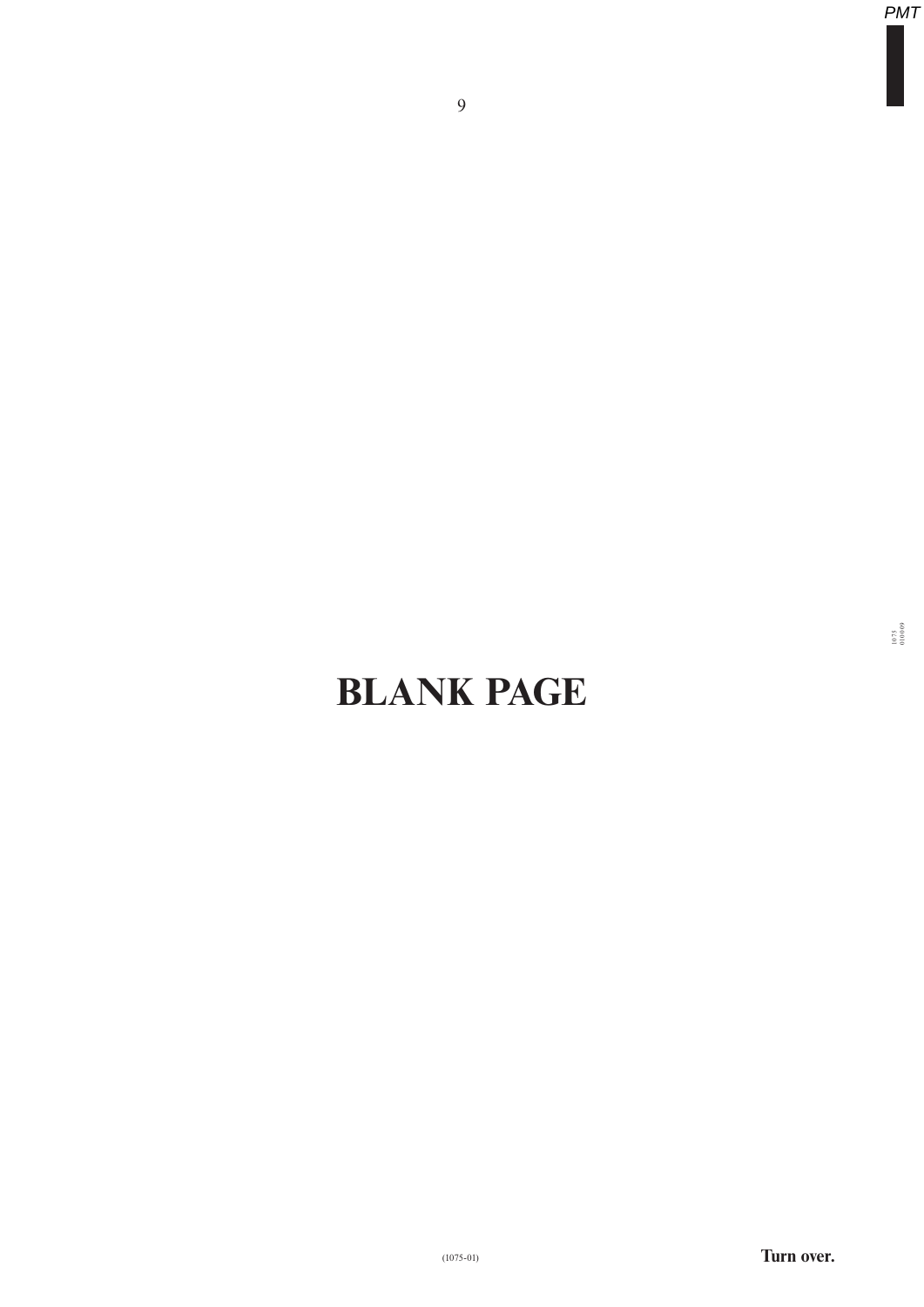only

**5.** Meselson and Stahl investigated whether DNA replicated in a conservative or semiconservative way.

| $\left( a\right)$ | What is meant by the term semiconservative replication? |  |
|-------------------|---------------------------------------------------------|--|
|                   |                                                         |  |
|                   |                                                         |  |

- *(b)* The bacterium *Escherichia coli* (E.coli) was cultured in a nutrient broth, containing the heavy isotope as a source of nitrogen  ${}^{15}N$  instead of the normal  ${}^{14}N$ . After several generations all of the DNA in all of the bacteria contained the heavy isotope  ${}^{15}N$ . They were then washed and transferred to a  $\mathrm{^{14}N}$  medium and allowed to replicate. After each generation, bacteria were removed and ruptured to release the DNA. The DNA was then placed in a medium and spun in a centrifuge. The position of the DNA in the medium was then determined.
	- (i) Name the part of the DNA molecule which contained the  $15N$ . [1]

 **....................................................................................................................................................**

- 
- (ii) If they wanted to show the relative position of DNA from different samples of bacteria, suggest **two** variables which would need to be controlled in the centrifugation process. [2]
	- 1. **...............................................................................................................................................................................................**
	- 2. **...............................................................................................................................................................................................**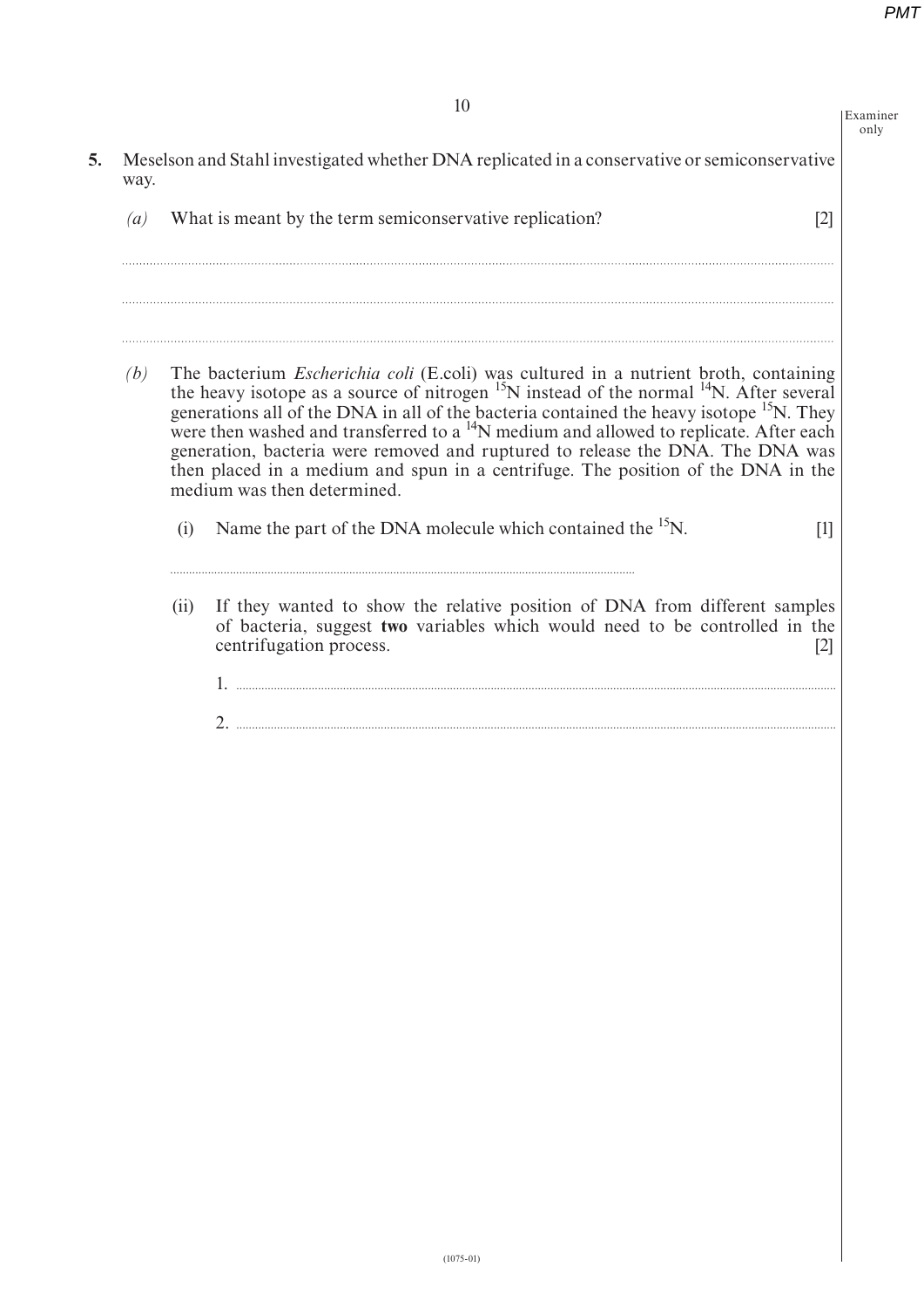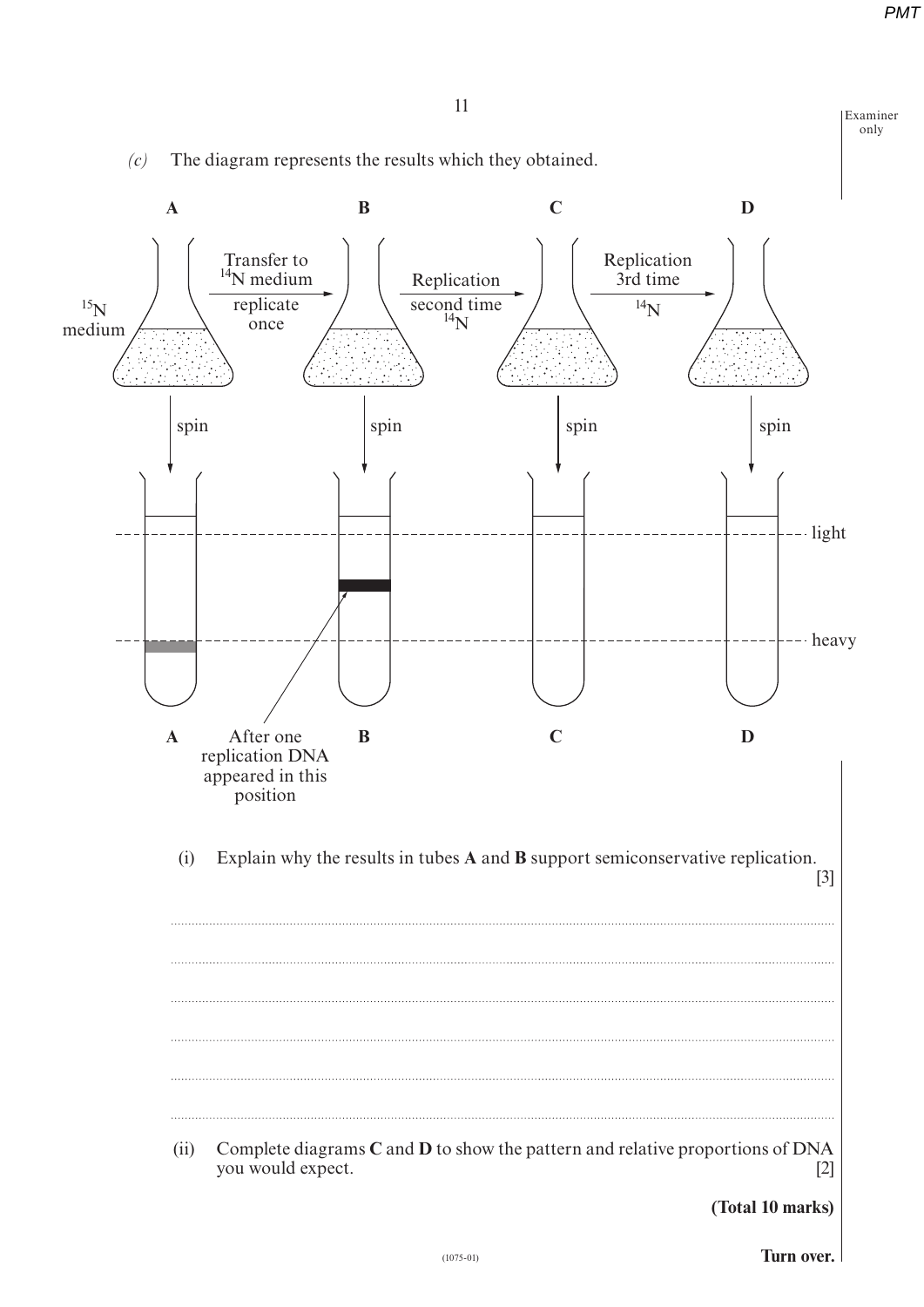- 12 Examiner only **6.** The diagram represents stages of protein synthesis. **<sup>l</sup> <sup>l</sup> <sup>l</sup> <sup>l</sup> <sup>l</sup> <sup>l</sup> <sup>l</sup> <sup>l</sup> <sup>l</sup> <sup>l</sup> <sup>l</sup> <sup>l</sup> <sup>l</sup> <sup>l</sup> <sup>l</sup> <sup>l</sup> <sup>l</sup> <sup>l</sup> <sup>l</sup> <sup>l</sup> <sup>l</sup> <sup>l</sup> <sup>l</sup> <sup>l</sup> <sup>l</sup> <sup>l</sup> <sup>l</sup> <sup>l</sup> <sup>l</sup> <sup>l</sup> <sup>l</sup> <sup>l</sup> <sup>l</sup> <sup>l</sup> <sup>l</sup> <sup>l</sup> <sup>l</sup> <sup>l</sup> <sup>l</sup> <sup>l</sup> <sup>l</sup> <sup>l</sup> <sup>l</sup> <sup>l</sup> <sup>l</sup> <sup>l</sup> <sup>l</sup> <sup>l</sup> <sup>l</sup> <sup>l</sup> <sup>l</sup> <sup>l</sup> <sup>l</sup> <sup>l</sup> <sup>l</sup> <sup>l</sup> l** in a survey with the survey of the survey of the survey of the survey of the survey of the survey of the survey of the survey of the survey of the survey of the survey of the survey of the survey of the survey of the surve **l l l l l l l l** <u>in muunnummuutti j</u> مسسس **X Y A A A G A C U U U <sup>C</sup> <sup>U</sup> <sup>G</sup> l <sup>l</sup> <sup>l</sup> <sup>l</sup> <sup>l</sup> <sup>l</sup> <sup>l</sup> <sup>l</sup> <sup>l</sup> <sup>l</sup> <sup>l</sup> <sup>l</sup> <sup>l</sup> <sup>l</sup> <sup>l</sup> <sup>l</sup> <sup>l</sup> <sup>l</sup> <sup>l</sup> <sup>l</sup> <sup>l</sup> <sup>l</sup> <sup>l</sup> <sup>l</sup> <sup>l</sup> <sup>l</sup>** DNA **NUCLEUS CYTOPLASM** *(a)* (i) Give the name of the processes taking place at **X** and **Y**. [2] **X .................................................................................................................... Y ....................................................................................................................** (ii) On the diagram label the following structures using clear lines and the letters given. [8]  $M$  = messenger RNA  $N$  = nuclear pore  $O = RNA$  polymerase  $P = codon$  $Q = ribosome$  $R =$ transfer RNA  $S =$  three hydrogen bonds between complementary bases
	- $T =$  template/sense strand of DNA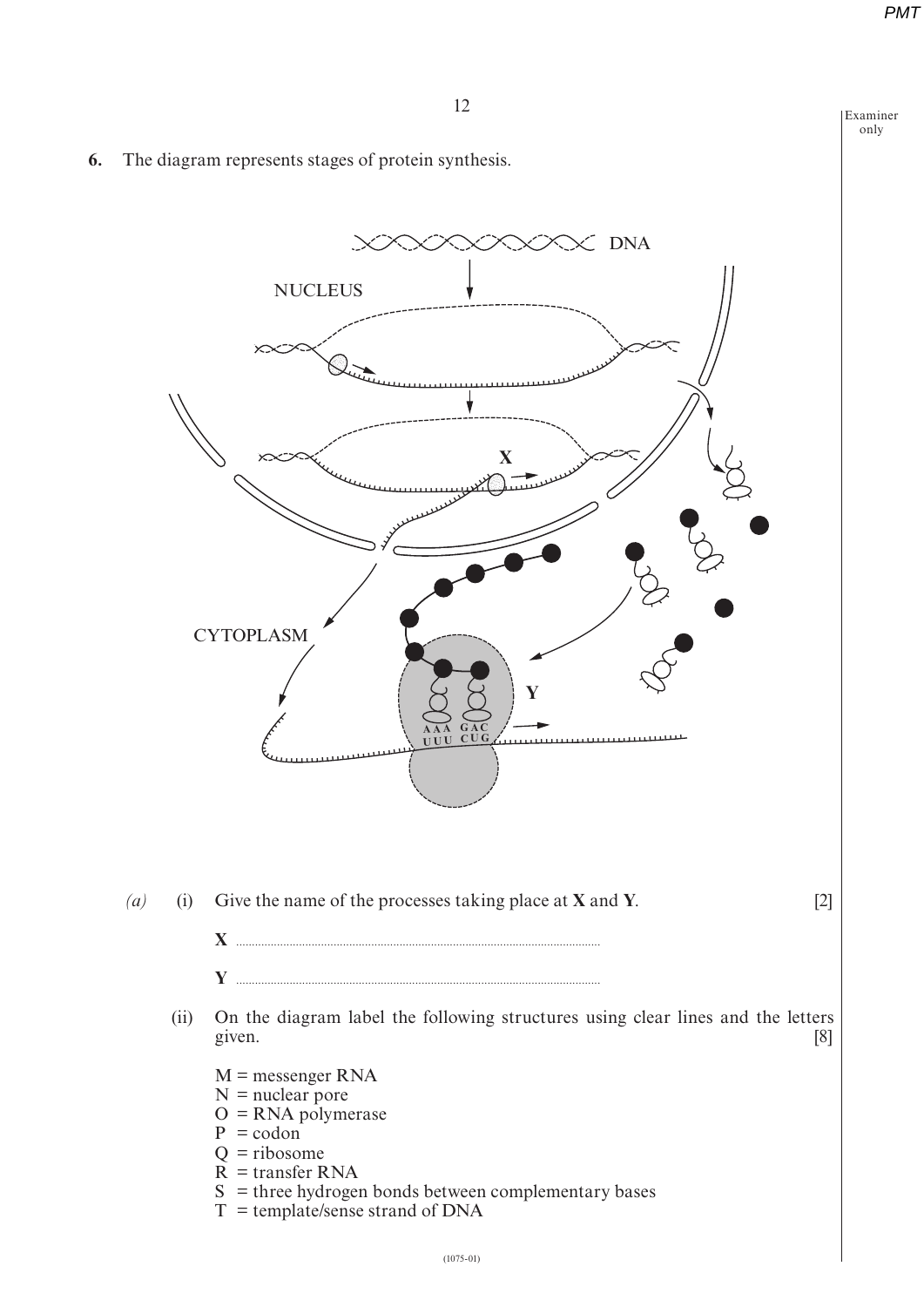only

*(b)* Transfer RNA (tRNA) molecules are very specific and will only carry one type of amino acid depending on three unpaired nitrogenous bases on the molecule (the anticodon). The table shows the type of tRNA molecules which combine with certain amino acids.

| Amino acid | anticodon  |
|------------|------------|
| glycine    | <b>CCU</b> |
| cysteine   | <b>ACA</b> |
| arginine   | <b>GCA</b> |
| alanine    | <b>CGU</b> |

Using the information given, state the nucleotide sequence on the **DNA molecule** which codes for the following polypeptide. [2]  $\overline{\text{code}}$  for the following polypeptide.

# glycine-cysteine-arginine-alanine.

**(Total 12 marks)**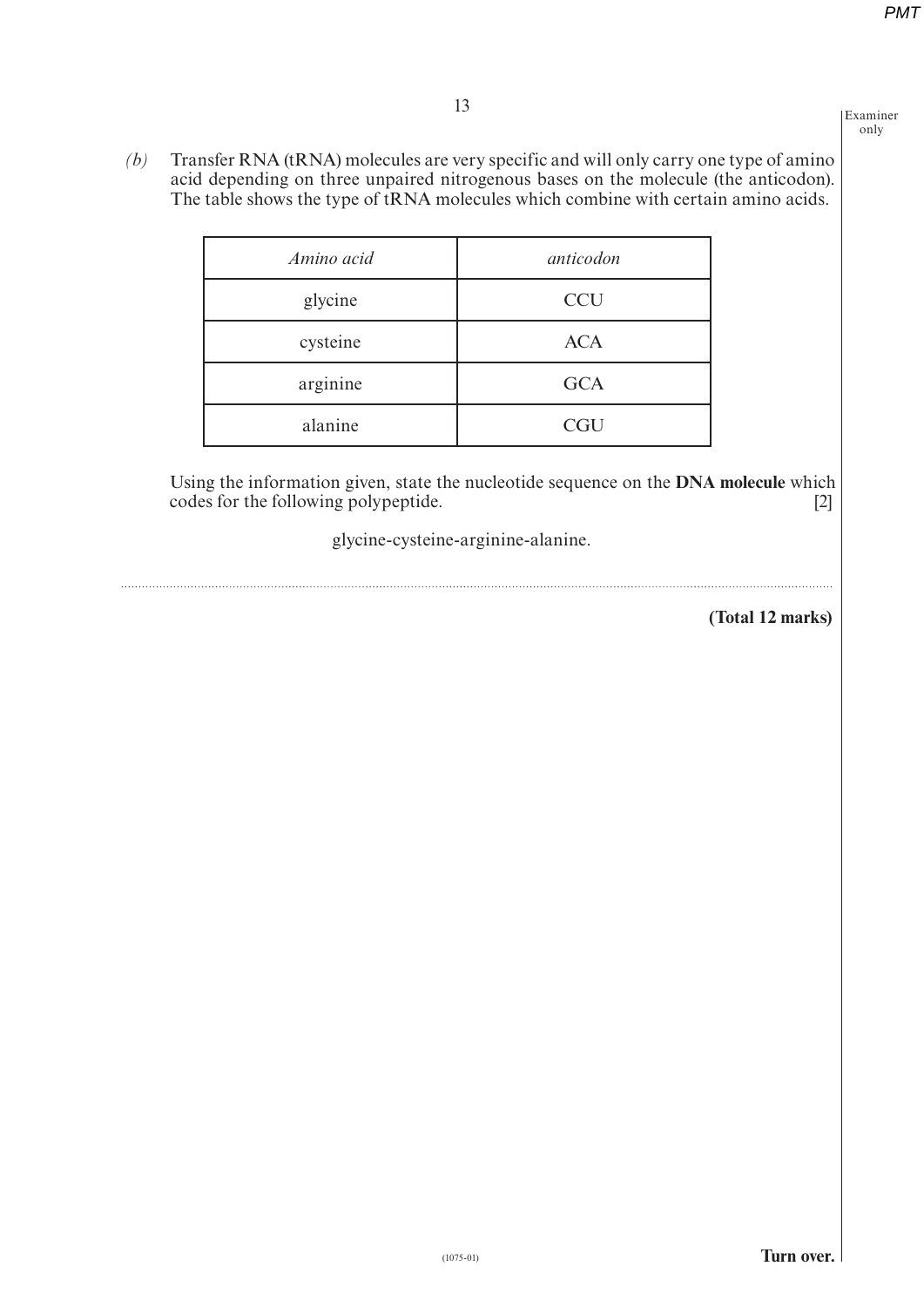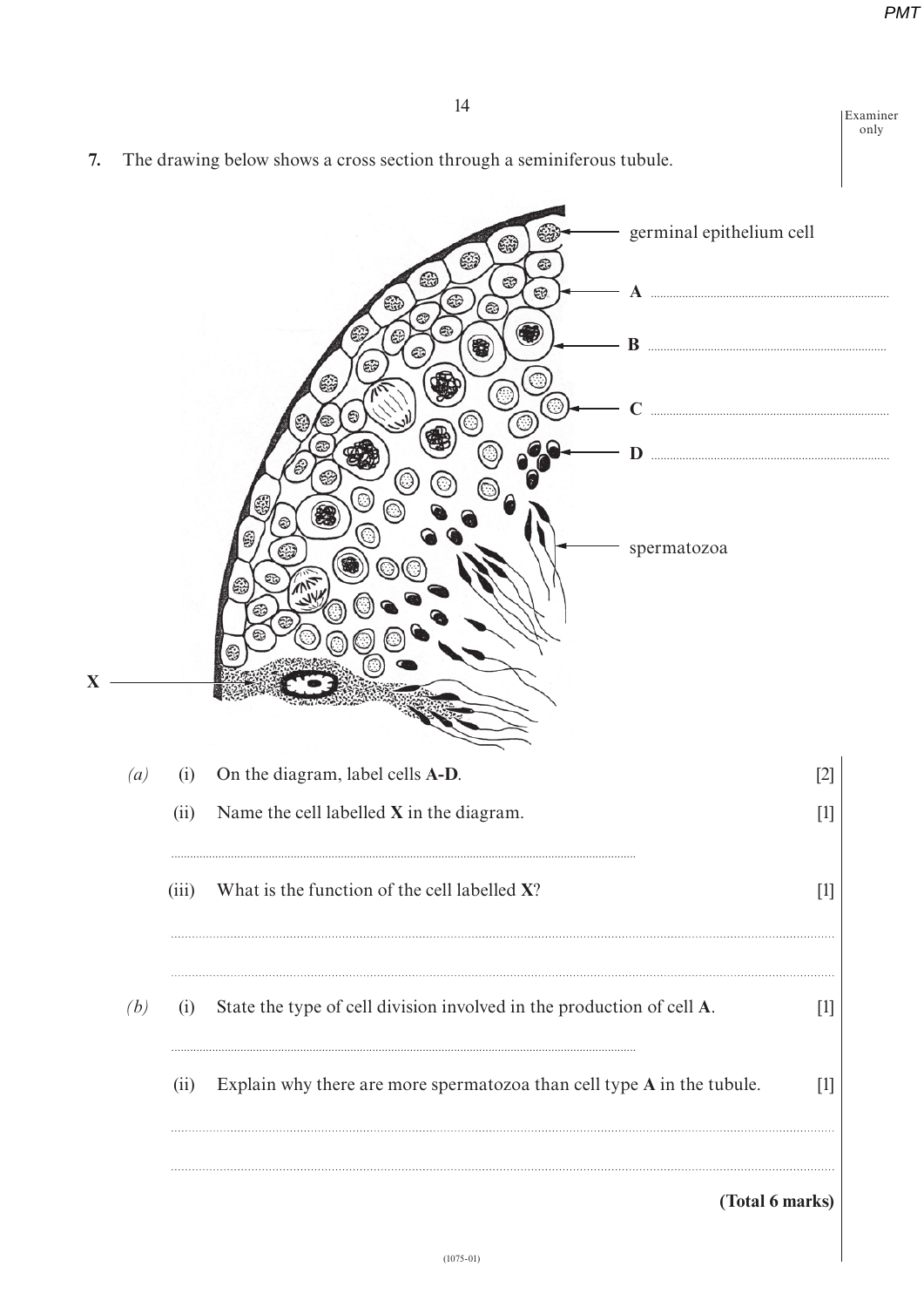|                                              |                                                               |     | 15                                                                                                                                                                                                  | Examiner |  |  |
|----------------------------------------------|---------------------------------------------------------------|-----|-----------------------------------------------------------------------------------------------------------------------------------------------------------------------------------------------------|----------|--|--|
| Answer one of the following questions.<br>8. |                                                               |     |                                                                                                                                                                                                     | only     |  |  |
|                                              | Any diagrams included in your answer must be fully annotated. |     |                                                                                                                                                                                                     |          |  |  |
|                                              | Either,                                                       | (a) | Half of the world's forests have been cut down during the last thirty years.<br>What are the main consequences of deforestation? Discuss methods which can<br>be used to reduce the impact.<br>[10] |          |  |  |
|                                              | <b>Or</b>                                                     | (b) | Genetic engineering involves the introduction of DNA from one species into<br>another. Describe the process by which bacteria have been produced which<br>synthesise human insulin.<br>[10]         |          |  |  |
|                                              |                                                               |     |                                                                                                                                                                                                     |          |  |  |
|                                              |                                                               |     |                                                                                                                                                                                                     |          |  |  |
|                                              |                                                               |     |                                                                                                                                                                                                     |          |  |  |
|                                              |                                                               |     |                                                                                                                                                                                                     |          |  |  |
|                                              |                                                               |     |                                                                                                                                                                                                     |          |  |  |
|                                              |                                                               |     |                                                                                                                                                                                                     |          |  |  |
|                                              |                                                               |     |                                                                                                                                                                                                     |          |  |  |
|                                              |                                                               |     |                                                                                                                                                                                                     |          |  |  |
|                                              |                                                               |     |                                                                                                                                                                                                     |          |  |  |
|                                              |                                                               |     |                                                                                                                                                                                                     |          |  |  |
|                                              |                                                               |     |                                                                                                                                                                                                     |          |  |  |
|                                              |                                                               |     |                                                                                                                                                                                                     |          |  |  |
|                                              |                                                               |     |                                                                                                                                                                                                     |          |  |  |
|                                              |                                                               |     |                                                                                                                                                                                                     |          |  |  |
|                                              |                                                               |     |                                                                                                                                                                                                     |          |  |  |
|                                              |                                                               |     |                                                                                                                                                                                                     |          |  |  |
|                                              |                                                               |     |                                                                                                                                                                                                     |          |  |  |
|                                              |                                                               |     |                                                                                                                                                                                                     |          |  |  |
|                                              |                                                               |     |                                                                                                                                                                                                     |          |  |  |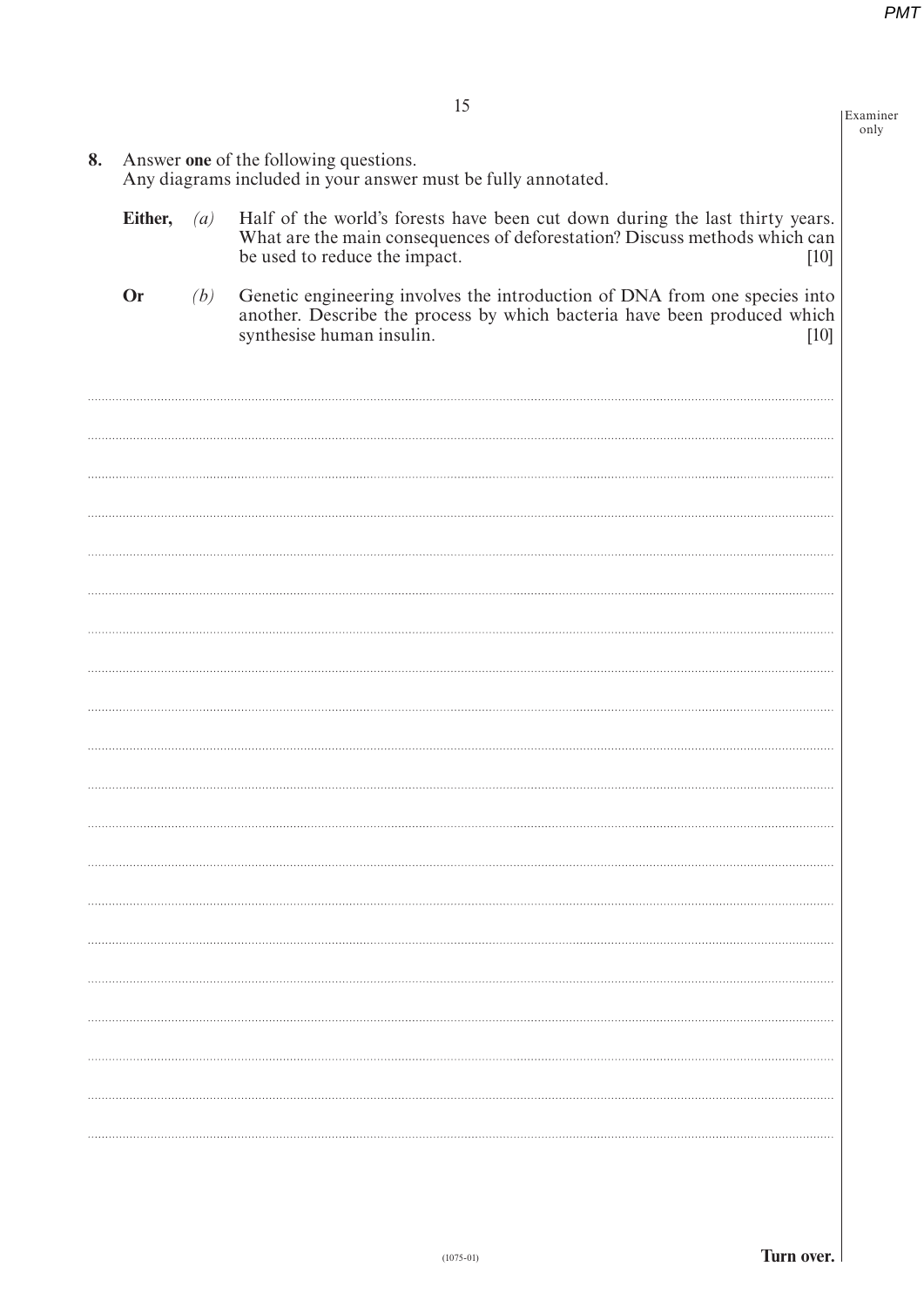| 16 | Examiner |
|----|----------|
|    | only     |
|    |          |
|    |          |
|    |          |
|    |          |
|    |          |
|    |          |
|    |          |
|    |          |
|    |          |
|    |          |
|    |          |
|    |          |
|    |          |
|    |          |
|    |          |
|    |          |
|    |          |
|    |          |
|    |          |
|    |          |
|    |          |
|    |          |
|    |          |
|    |          |
|    |          |
|    |          |
|    |          |
|    |          |
|    |          |
|    |          |
|    |          |
|    |          |
|    |          |